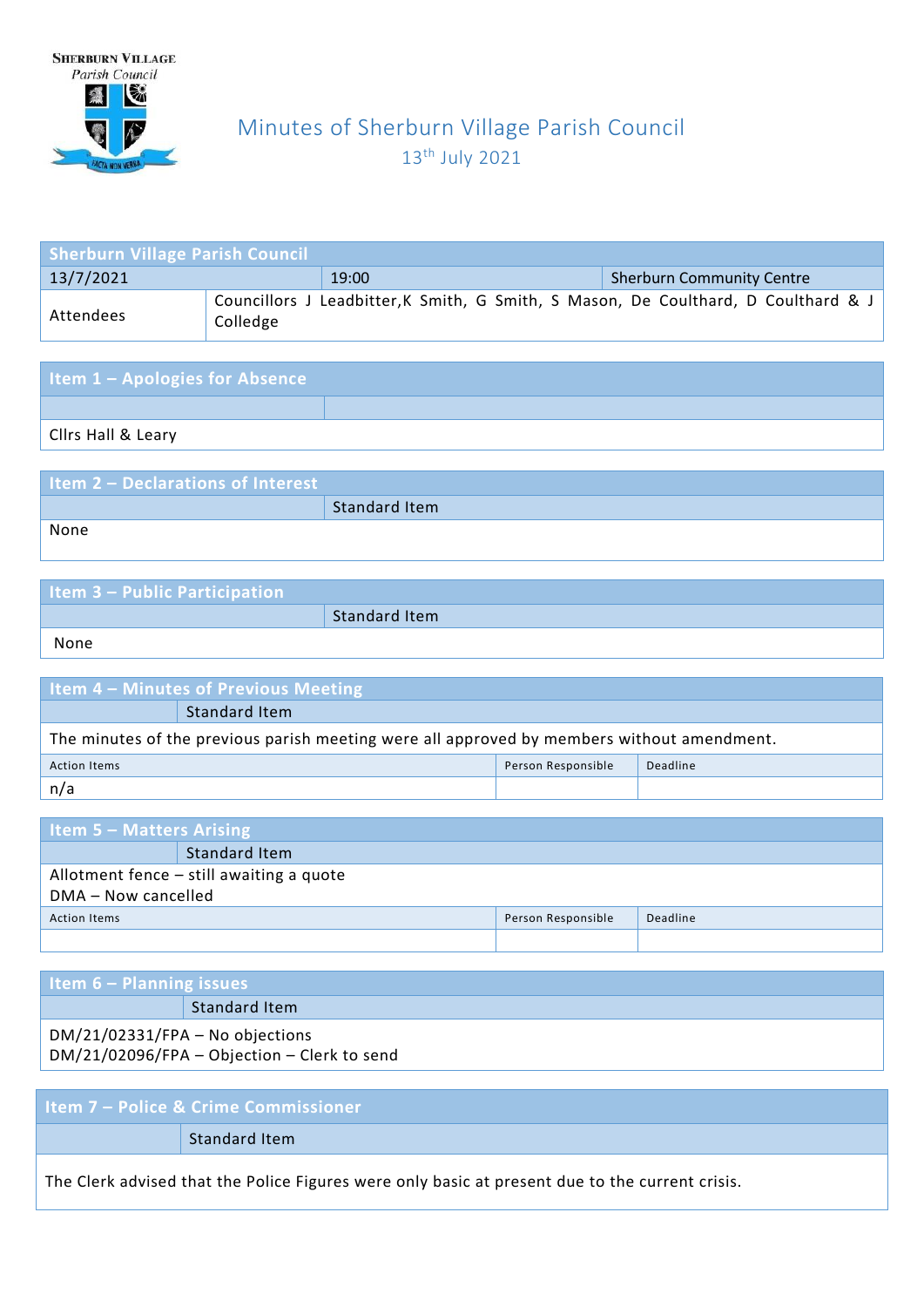| <b>Item 8 - Correspondence</b>                        |                      |       |  |  |
|-------------------------------------------------------|----------------------|-------|--|--|
|                                                       | <b>Standard Item</b> |       |  |  |
| Memorial - approved                                   |                      |       |  |  |
|                                                       |                      |       |  |  |
| Person Responsible<br>Deadline<br><b>Action Items</b> |                      |       |  |  |
| Memorials - Advise approval                           |                      | Clerk |  |  |

# **Item 9 – Financial Matters**

Standard Item The clerk presented the financial report which was discussed and approved. AGAR approved

Action Items Person Responsible Deadline

## **Item 10 – Allotments**

The Clerk has received an email regarding when the damaged fence will be replaced. She has advised now that lockdown has been relaxed this would be dealt with and will try to get quotes from local suppliers. Tenant has been advised of process. Tenants have requested that they be allowed to have individual polytunnels on the allotments. After discussion this was approved. Clerk will revise tenancy agreement to include the size of polytunnels allowed on each plot.

| <b>Action Items</b>     | Person Responsible | Deadline |
|-------------------------|--------------------|----------|
| Amend Tenancy agreement | Clerk              |          |

#### **Item 11 – Mining Memorial Update**

Cllr Leadbitter

Cllr Leadbitter gave an update regarding the memorial. He has met with DCC to discuss the proposed site and what work will need to be done. M Briscoe (DCC) will get a quote for the base and send it to the working party. The costs of the planting and maintenance will be discussed at the working party and details sent to PC. There is a meeting with the mining museum on the 14/7/21 and a report will be given at September meeting. There is also the possibility of getting the local schools involved at a later date.

| Action Items                 | Person Responsible | Deadline     |
|------------------------------|--------------------|--------------|
| Agenda for September meeting | Clerk              | Next meeting |

#### **Item 12 – Queen's Platinum Celebrations**

It was decided to contact the Church to see if there was the possibility of working jointly for the event. Clerk was asked to register the Beacon.

| <b>Action Items</b>                                | Person Responsible | Deadline |
|----------------------------------------------------|--------------------|----------|
| Contact Church re working party<br>Register Beacon | Clerk              |          |

| Item 13 - Dambusters' 80 <sup>th</sup> Celebration                                                                                                                                                                                                                                                             |  |  |  |  |
|----------------------------------------------------------------------------------------------------------------------------------------------------------------------------------------------------------------------------------------------------------------------------------------------------------------|--|--|--|--|
|                                                                                                                                                                                                                                                                                                                |  |  |  |  |
| The plaque would, subject to permission, be placed on Shergills store but permission would need to be<br>received from them and to have assurance that it would not be removed if they leave the store. There needs<br>to be further discussion on the design of the plaque to ensure it would be appropriate. |  |  |  |  |
| Person Responsible<br>Deadline<br><b>Action Items</b>                                                                                                                                                                                                                                                          |  |  |  |  |
|                                                                                                                                                                                                                                                                                                                |  |  |  |  |